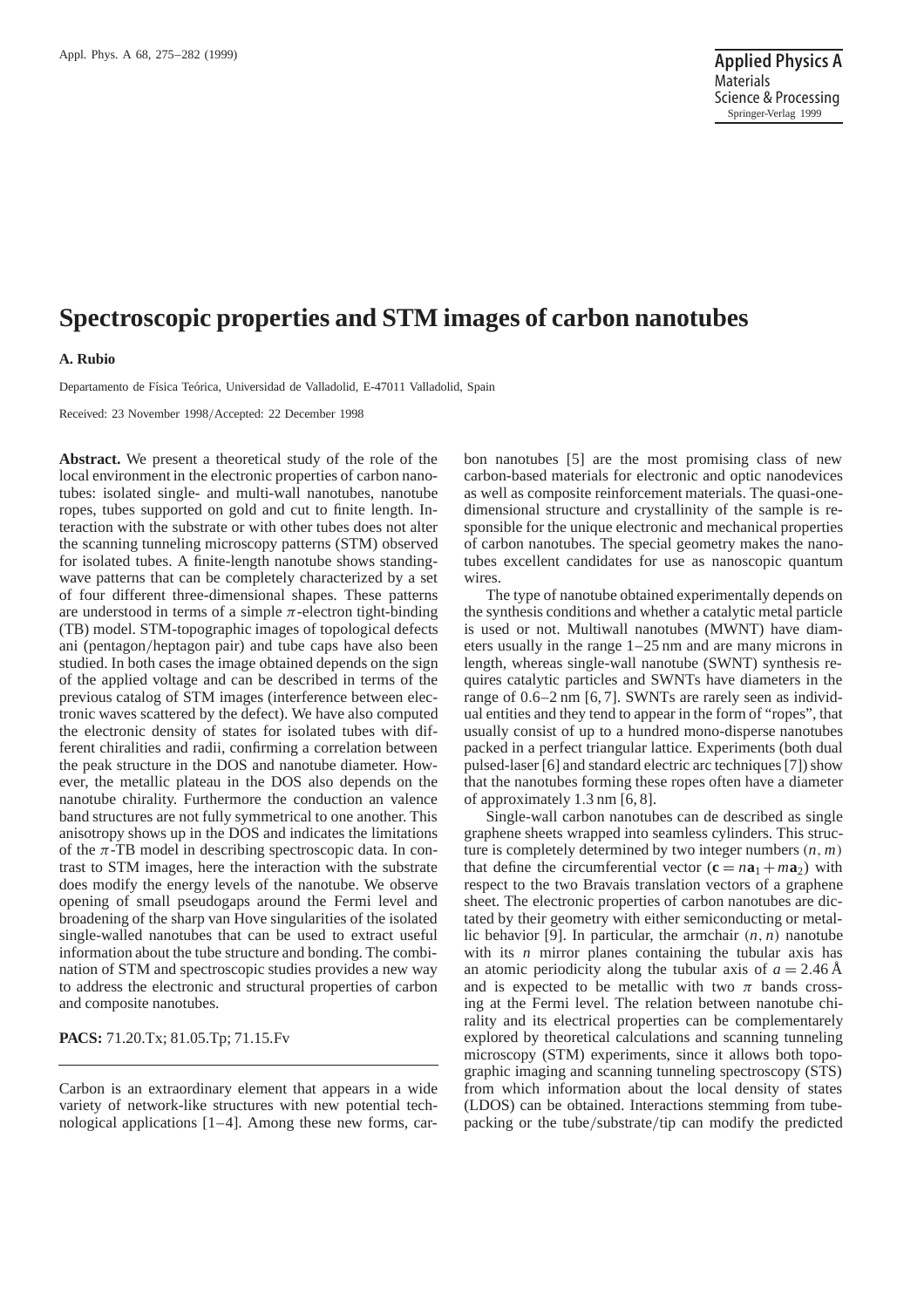properties of isolated SWNT and need further study and detailed analysis [10].

The study of electron standing waves (SW) is of fundamental interest as one directly addresses theoretical and experimental problems connected with low-dimensional systems (quasi-one-dimensional molecular wires). Aspects such as Coulomb blockade, localization, oscillations in the conductivity and the quantized conductance (in units of the conductance quantum  $G_0 = 2e^2/h = (12.9 \text{ kiloohms})^{-1}$  of nanotubes have already been observed [11–13]. In this last case, the nanotubes conduct current ballistically and do not dissipate heat. The transition from one-dimensional (1D) to zero-dimensional (0D, quantum-dot) systems can be studied by looking at different finite-length carbon nanotubes [8, 14]. If a conducting nanotube is cut to a finite length, the electrons should then display the standing waves characteristic of a 1D particle-in-a-box model. Evidence for 1D quantum confinement was already obtained from transport measurements on single-wall tubes [11, 16], but the standing-wave states have only recently been observed in 1D STS scans [8] and described theoretically [14].

In the present work we present large-scale ab initio and simple tight-binding (TB) calculations of the electronic properties (density of states and STM imaging) of different carbon nanotube structures: chiral and non-chiral SWNT, three-layer MWNT and a three-tube bundle (the simplest nanotube rope), tubes with defects and finite-length tubes. The STM images show no drastic dependence on the different local environment of the tube and can be easily described in terms of a simple TB model. This is important for routine studies of geometrical effects in the experimental images [14, 15]. In the case of finite armchair tubes deposited on a gold surface we present the energies and three-dimensional shapes of 1D standing-wave states, which can be characterized in terms of a simple 'catalog' consisting of only four different patterns. Furthermore, we confirm that all semiconducting tubes with similar diameters have a similar DOS around the Fermi level [17, 18], but there are some particular exceptions. The strucrure in the DOS for the smaller semiconducting and metallic nanotubes shows a dependence not only on the nanotube diameter but also on the nanotube chirality. The interaction between tubes in a bundle tends to open a small pseudogap in the Fermi level [19] and to smooth out the peak structure in the DOS, making the electron–hole asymmetry clearer.

# **1 Theoretical model**

Briefly, we have performed the ab initio calculations using the standard plane-wave pseudopotential total-energy scheme [20, 21] in the local density approximation (LDA) [22] to the exchange correlation potential. Ab initio norm-conserving nonlocal ionic pseudopotentials have been generated by the soft-pseudopotential method of Troullier and Martins [23]. The LDA wave functions were expanded in plane waves up to a 48-Ry cutoff (see [20, 21] for details of the method). In studise of finite-length tubes, the large unit cell together with the large number of atoms involved ( $\simeq$  1000) makes the plane-wave calculation prohibitive. In this case we made calculations in a localized atomic-orbital basis set [24]. The scheme includes order-N algorithms that allow relatively fast

calculations with several hundred atoms in the unit cell and has already been applied successfully in studying electronic, structural and STM images of carbon nanotubes [14, 25].

The STM topographic images were simulated within the Tersoff–Hamann theory [26]. In this model the tip is not taken into account explicitly, therefore convolution effects due to the tip shape are neglected. The STM current for an external applied bias voltage *V* is proportional to the spatially resolved local density of states (LDOS) integrated between the Fermi level of the tip and sample:

$$
I(r, V) = \int_{\epsilon_{\rm F}-V}^{\epsilon_{\rm F}} dE \rho_{\rm LDOS}(r, E), \qquad (1)
$$

with

$$
\rho_{\text{LDOS}}(\mathbf{r}, E) = \sum_{i} |\psi_i(\mathbf{r})|^2 \delta(E_i - E), \qquad (2)
$$

where  $\psi_i$ ,  $E_i$  are the electron wave function and eigenvalue of state *i*, respectively. We then approximate the constant current images as isosurfaces of *I*(*r*, *V*). A description in which the tip is treated as a single s atom has been shown to be important in describing the correct shape and relative intensities in the topographic images [15]. Moreover, the differential conductance d*I*/d*V*, as measured in scanning tunneling spectroscopy experiments, gives direct information about the wave-function square amplitude and, therefore, has direct access to the electronic level structure. In practice, two limiting factors determine the imaging of standing-wave patterns: one extrinsic factor due to the experimental energy resolution (smaller than the molecular level spacing) and another intrinsic factor related to the electron lifetime of the molecular state (SW). Recent calculations show that conduction electrons in armchair nanotubes have very large electron mean free paths, resulting in exceptional ballistic transport and localization lengths of  $10 \mu m$  [27]. Therefore the main scattering at low experimental temperatures ( $T \approx 4$  K) for short tubes stems from the tube boundaries and/or defects and should be small, making the observation of single molecular orbitals possible [8, 14].

For armchair tubes we have performed a complete study of the STS images within the usual tight-binding model for a  $\pi$ -bonded graphene sheet [1]. In this model we retain only nearest-neighbor interaction between *pz* orbitals oriented perpendicular to the tube axis. The Hamiltonian is  $H_{ii} = -\gamma_0$ for nearest-neighbor atoms, and  $H_{ij} = 0$  otherwise and it is known to provide an excellent description of the low-energy features for isolated armchair nanotubes [9, 28], when  $\gamma_0 \sim$ 2.7 eV. This model can be solved analytically. In Fig. 1 we present the four wave-function patterns obtained by combining the bonding and antibonding solutions with the sine and cosine envelopes for electronic states close to the Fermi level. They constitute the *complete catalog* of the STS patterns to be expected near the Fermi level at the center of the armchair nanotube. This simple prediction of the TB model is confirmed by ab initio calculations [14] to be presented below and give us confidence in using the TB model to describe lowenergy properties of other metallic and semiconducting tubes. The predicted catalog of only *four* 3D STM patterns should be confirmed experimentally and extended to other tube chiralities in the future.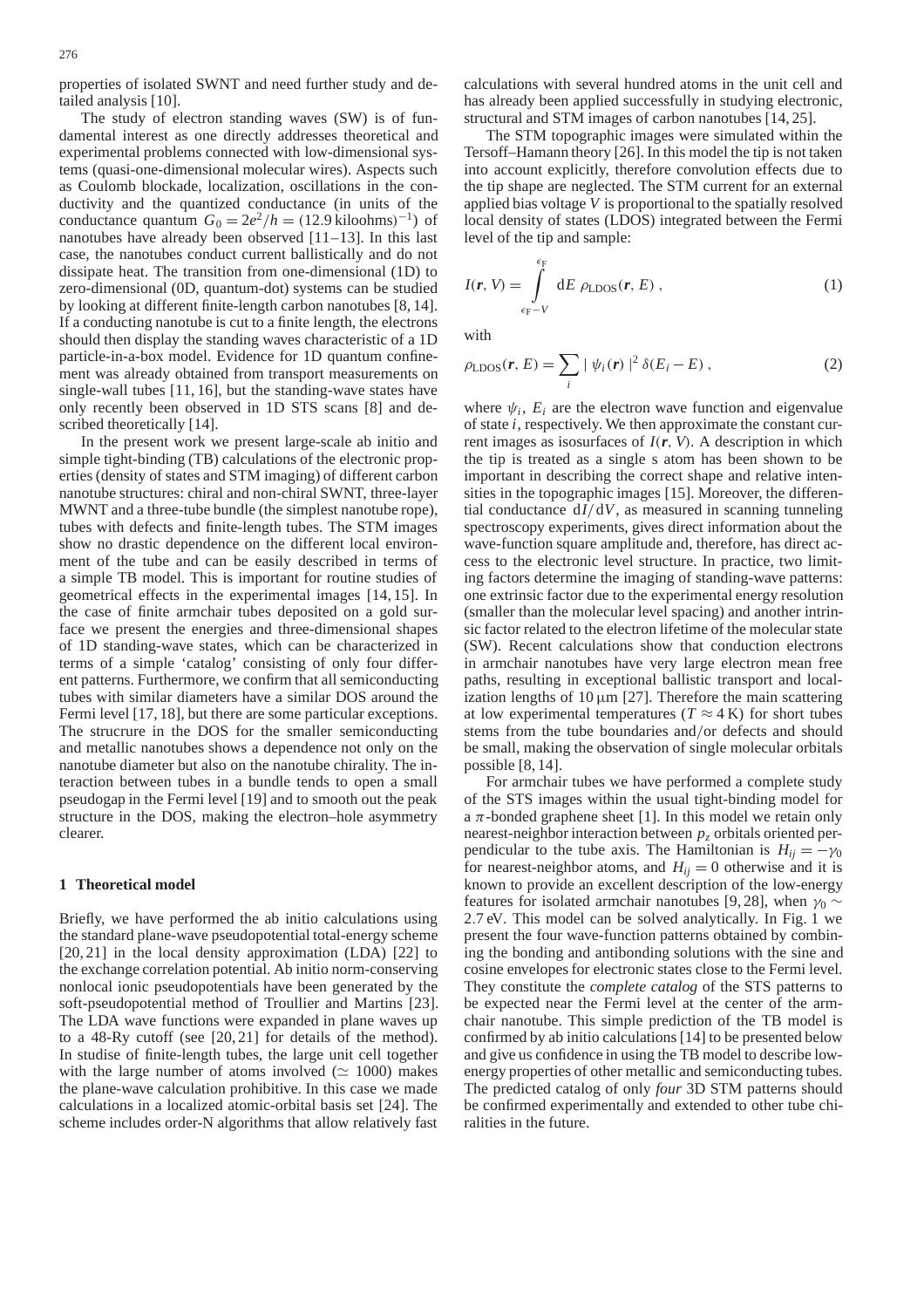

**Fig. 1.** Schematic tight-binding catalog of STS images for an armchair nanotube close to the Fermi level. It corresponds to the bonding and antibonding  $sin(kz)$  and  $cos(kz)$  solutions in a 1D-confinement-box model (the wave-function values are indicated by the  $+$  and  $-$  symbols). The general solution for a finite-length, *L*, tube is given by a combination of sine and cosie functions with the same character. In fact a change in length from *L* to  $L \pm a/2$ , *a* being the lattice parameter along the tube axis, corresponds to a shift in the image pattern. The same scheme holds for supported tubes on a gold (111) substrate

## **2 Theoretical STM images**

#### *2.1 Infinite long tubes: SWNT, MWNT and bundles*

Scanning tunneling microscopy experiments have resolved the atomic structure and confirmed the predicted interplay between geometry and electronic properties [29]. However, the determination of the diameter of the nanotube is not straightforward due to tip-convolution effects and operation mode [30]. The chiral angle can be affected by mechanical distortions [31] and by the geometry of the STM experiment in obtaining the topographic image: the cylindrical geometry of the nanotube produces a geometrical distortion of the image stretched in the direction perpendicular to the tube axis [15]. Our ab initio calculations for the shape of free-standing isolated SWNTs support the results obtained by a much simpler tight-binding model [15]. The present work gives some information about the influence of tube–tube and tube–substrate interactions in bundles of tubes (nanotube ropes) and in multiwall nanotubes that are beyond the capabilities of semi-empirical models.

Many STM experiments are performed on supported tubes on substrates, therefore it is important to get insight into the role played by the substrate in the experimental images. We performed first-principles calculations for a (5,5) carbon nanotube supported  $Au(111)$  surface (see footnote 1) as in the experiments [8]. The gold substrate modifies the spectrum in several ways. (i) It opens a small "pseudogap" in the tube states at the Fermi level whenever the symmetries of the tube are not respected by the gold substrate [19], as in this case where the mirror symmetry of the nanotube is destroyed by the substrate. This symmetry is responsible for the metallic behavior of the armchair nanotubes and breaking it would alter its electronic properties. (ii) It shifts the



**Fig. 2.** Ab initio calculation for a (5,5) carbon nanotube supported on Au(111): *Top*, STM topographic image for an applied voltage of 2 eV. *Bottom*, standing-wave pattern of the highest occupied molecular orbital (HOMO). This SW pattern fits one in the catalog of STS images in Fig. 1, showing the marginal role of the substrate in defining the STS images of states close to the Fermi level of the supported tube

Fermi level producing a transfer from the gold to the nanotube and quite a strong tube–substrate bonding that prevents the tube from moving (binding energy of about 1.2 eV per tube unit cell). More important for STM imaging is the fact that the charge transfer does not change the SWNT image catalog of Fig. 1. This can be seen in Fig. 2 where we show the computed charge density and STS images for a state close to the Fermi level for the supported nanotube. Furthermore, by looking in detail at all states close to the Fermi level, we observe that the shape and general form of the wave functions matched the previously discussed patterns for unsupported tubes [14]. Although these studies were performed for periodic tubes, we expect the same results to hold for finite-length supported tubes (see below and [14] for more details). The fact that states a few tenths of eV above/below the Fermi level are not resolved experimentally [8] supports our observation that the validity of the two-band model for the electronic structure of an isolated SWNT is destroyed by the strong interaction between the unoccupied ascending band of the tube and the Au(111) surface state.

Now we focus on how tube–tube interactions modify the previous STM patterns. In Fig. 3 we present the results of the calculated 3D-STM image is obtained for an external voltage of  $+0.5$  eV for a bundle made of three  $(8,8)$  nanotubes and for a three-wall MWNT made of  $(5,5)$ ,  $(10,10)$  and  $(15,15)$ concentric nanotubes. We have only relaxed the structure of the isolated SWNTs. Then the bundle is formed by packing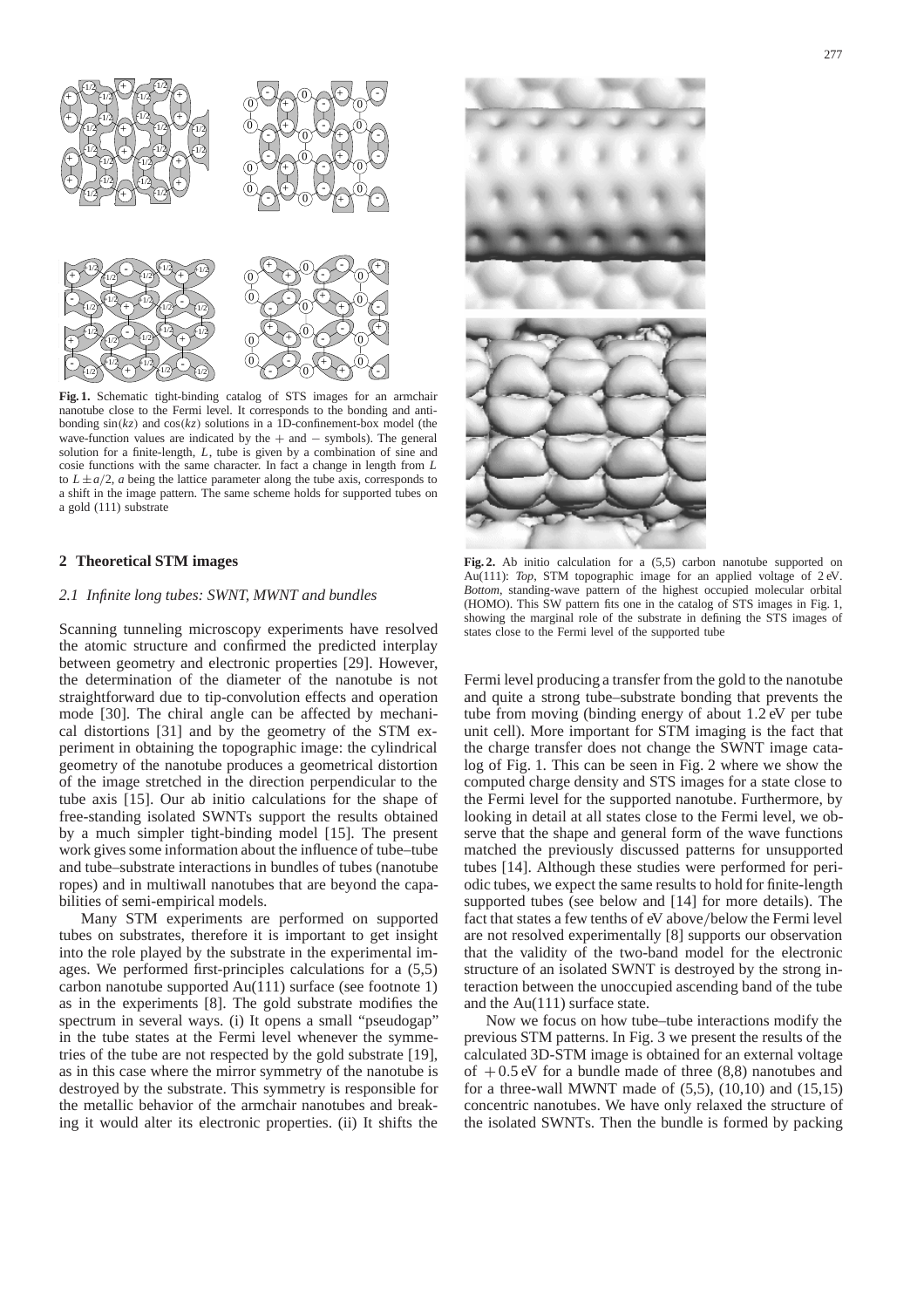

**Fig. 3.** STM topographic image computed at an external applied bias of +0.5 eV. *Left*, for a MWNT formed by three concentric shells of armchair tubes:  $(5, 5) + (10, 10) + (15, 15)$  of diameters 0.68, 1.36 and 2.05 nm, respectively. *Right*, corresponds to a tube bundle formed by three (8,8) armchair tubes (of ∼ 1.1 nm diameter). In all cases the tube–tube distance is very close to the corresponding graphitic value (0.34 nm)

the SWNTs, keeping the tube distance close to the graphitic value. We checked that changing the polarity of the applied voltage does not introduce appreciable changes in the STM topographic image. Even for the isolated tubes, the curvature somehow makes visible the asymmetry of the two inequivalent carbon atoms in a graphitic structure. This effect is not of great importance for the topmost atoms and gets more striking as we move along the circumference of the tube. However, the atomic corrugation would be hidden by the much larger geometrical corrugation of the object that the tip must follow. This is relevant in getting the usual 2D-STM topographic maps [15]. We are extending this study to more complex situations including tip-convolution effects [32].

## *2.2 Topological defects and caps*

Defects are expected to be present in nanotubes in several forms: doping and topological defects, hybridisation and incomplete bonding. The presence of such defects could substantially alter both the electronic and elastic properties of nanotubes. Topological defects as the Stone–Wales transformation (pentagon–heptagon pair obtained by a  $\pi/2$  rotation of one bond in a four-hexagon complex) are difficult to observe in transmission electron microscope experiments, given that they conserve the curvature of the tube. Depending on the tube symmetry, either metalization or band-gap opening can result. In the case of  $(n, n)$  tubes a line of allowed *k* values runs from  $\gamma_0$  to *K* in the graphite-extended zone, moving the Fermi level along this line from *K* to  $\gamma_0$ upon introduction of rotated-bond defects should not open a gap. Instead, an increase of approximately 25% in the density of states at the Fermi level should be expected, as the  $\pi - \pi^*$  band dispersion decreases [33]. Therefore, STM experiments might give valuable information about these topological effects. Along this line we present in Fig. 4 the computed image of a (6,6) nanotube with a topological Stone– Wales defect for two different applied voltages  $\pm 0.5$  eV. The geometry of the defect has been relaxed by assuming periodic boundary conditions with an unit-cell length



**Fig. 4.** STM topographic images of a (6,6) carbon nanotube with a pentagon–heptagon pair oriented along the tube circumference with the pentagons aligned with the tube axis. *Top* (*bottom*) figure corresponds to an external applied voltage of  $-0.5$  ( $+0.5$ ) eV. We see a strong dependence on the bias voltage reproducing some of the TB patterns of the complete catalog shown in Fig. 1

of 2.5 nm. The total-charge density has an accumulation (deficiency) of charge on the pentagon (heptagon) site that has importance in the use of nanotubes for electro-chemical applications [34].

Some clear effects are observed from the calculations shown in Fig. 4. (i) The STS images fall into one of the patterns predicted by the simple TB model in Fig. 1 and different external applied voltages select specific states of the catalog. (ii) Due to the mirror symmetry along a plane perpendicular to the tube axis of the pentagon–heptagon-pair defect, the wave-function pattern is identical on both sides of the defect. This would not be the case for other relative orientations of the defect. A more complex structure has been predicted in [15] for a single pentagon/heptagon defect joining a metallic and semiconducting tube; the perturbation dies out much faster in the semiconducting side than on the metallic one. We note that localized-defect states as well as tip states have already been observed in STS experiments [35] and our calculations show that the Stone–Wales defect can, indeed, be experimentally accessible by STS measurements and 3D mapping. Physically we can interpret these patterns as the result of an interference effect between the scattered electron waves by the defect. The STM pattern would be different depending on the symmetry of the defect.

To conclude this section, we show in Fig. 5 the computed STM topographic images for a finite-capped (6,6) tube. The capped geometry consist of a perfect half-fullerene  $(C_{60})$  on one end and an open end saturated with hydrogen atoms to avoid the formation of dangling-bond states. Again we see the formation of an electron standing wave formed by constructive interference between the electronic states around the Fermi level and its reflection on the tube boundaries. The pattern obtained can be described as a linear combination of the simplest TB patterns with some chiral pattern that depends on the geometrical orientation of the pentagons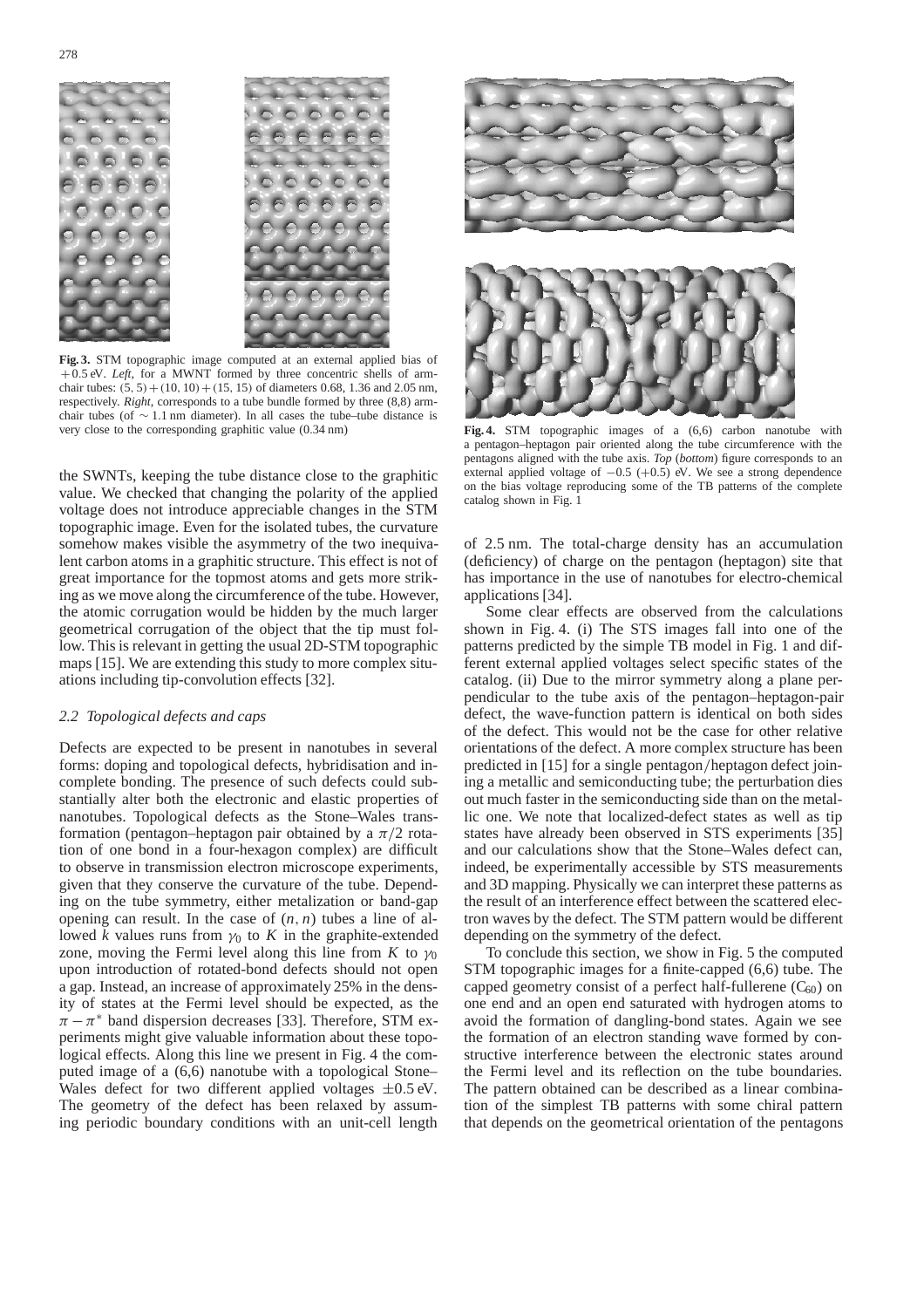

**Fig. 5.** STM topographic image for a (6,6) capped carbon nanotube of ∼ 3.5 nm length. The cap consist of a perfect half-fullerene on one end and an open end saturated with H. *Top* (*bottom*) figure corresponds to an external applied voltage of  $-0.5$  ( $+0.5$ ) eV that in the present case corresponds basically to sampling the LUMO (HOMO) states of the finite system

in the cap. We note again a clear dependence of the topographic image on the external applied voltage due to the different electronic state observed. The scattering at the tube boundaries produces the formation of different standing-wave patterns with a rotational symmetry dictated by the relative position of the pentagons in the cap with respect to the hexagonal network. Standing-wave patterns are also present in the case of finite-length tubes (see below). These complex patterns are similar to the ones expected for chiral carbon nanotubes.

#### *2.3 Finite-size effects: electron standing waves*

More detailed information about the electronic structure of 1D quantum wires can be directly obtained in STS experiments by mapping the 1D confinement of electrons in the nanotube structure. This can be achieved by cutting the tube to a finite length [36], which reduces the periodic band structure to a discrete set of molecular levels [37] that can now be imaged by STM [8, 38]. In this simple scenario of a 1D particle-in-a-box model, a tube of length *L* has a set of allowed *ks* given by  $k = n\pi/L$  (*n* integer). By taking the Fermi level of the tube at the single graphene-sheet value of  $k_F = 2\pi/3a$ , the wave functions close to the Fermi level will exhibit a periodic pattern with a wavelength of  $\lambda_F = 3a = 0.74$  nm, as observed in STS measurements [8]. Although, this basic standing-wave observation can be explained in terms of the simple 1D particle-in-a-box model, further insight is needed to understand their energy and threedimensional shape.

The four-image pattern presented in Fig. 1 is fully confirmed by extensive ab initio calculations for SWNT of different lengths and diameters isolated and supported on gold Au(111)  $[14]$ <sup>1</sup>. In spite of the 'weak' disorder introduced by

the interaction with the substrate, our results indicate that the electron images close to the Fermi level fit the same pattern as those of isolated tubes. Furthermore, the experimentally observed effect of peak pairing [8] is explained by the asymmetric shapes of the lobes in the catalog of Fig. 1 [14]. An example of the STM images obtained for a supported (5,5) tube on gold is presented in Fig. 2, where the topographic image for an applied voltage of 1 eV (top) and STS image of the HOMO state (bottom) are given. We confirm the observation of a standing-wave modulation of 0.74 nm near the Fermi level. Also, the peak pairing observed in the experimental scans [8] is understood in view of our calculations [14].

We find that the electronic-state images can be understood in terms of the simple TB model, which offers a catalog of just four image patterns [14]. However, the associated energies are very sensitive to different effects beyond that model: the relaxed geometry, the electronic self-consistency in the finite tubes, and the interaction with the substrate. In general, the value of the HOMO–LUMO gap decreases with increasing tube length not monotonically but exhibiting a welldefined oscillation that is related to the bonding character of the HOMO and LUMO orbitals [37]. By increasing the tube length we observe a smooth transition from an energy-level structure characteristic of a molecular wire (zero-dimensional system) to that of a delocalized one-dimensional system, which seems to be complete for tube lengths of the order or larger than 5 nm [37]. We conclude that tube curvature, termination, structural relaxation, and substrate interaction *do not* significantly alter the simple TB-STM patterns, which therefore should indeed be observed experimentally [14]. However, this is not the case for the level structure that is very relevant for the transport properties of the recently proposed electronic devices based on supported nanotubes.

A general remark should now be made. Troughout this work we have presented 3D-STM images corresponding to a constant-current operational mode in the STM. This data can be accessible experimentally; however, the usual published data correspond to 2D topographic maps of the nanotubes. When bringing our data to the 2D maps care has to be taken due to a geometrical distortion induced by the tip–tube geometry [15]. This geometrically induce distortions prompt us to present our computed STM images in a 3D format.

# **3 Density of states: STS spectroscopy**

A better knowledge of the electronic properties of carbon nanotubes can be obtained by complementing the pevious STM images with spectroscopic data, i.e, density-of-states (DOS) calculations. The DOS can give direct information about the metallic/semiconducting behavior of the tubes and particular insight into the tube–tube or tube–substrate interactions. Information about structural properties and the local environment for a carbon or composite nanotube can be extracted from the computed LDOS [10]. In recent work, the connection between tube-diameter and low-energy features in the DOS has been pointed out [17]. The fact that the electronic DOS for each metallic or semiconducting tube is practically independent of the nanotube chirality is in qualitative agreement with STS experiments [29]. The simple  $\pi$ -electron TB model was used to get this general correlation between the tube diameter and features in the DOS [17]. As we show be-

<sup>&</sup>lt;sup>1</sup> The Au(111) substrate is described by a six-layer slab. During relaxation the near-neighbor atomic distance of the gold bottom layer was fixed to the bulk value (i.e. 2.88 Å). The computed work function of the surface is 5.01 eV close to the experimental work function ∼ 5.3 eV. On top of the relaxed surface we deposited a relaxed (5,5) nanotube with its axis pointing along the (110) surface direction. Although there is no experimental evidence of a special orientation of the supported tubes, we chose this direction for practical purposes in order to get a commensurate tube–substrate unit cell. The tube–substrate distance that minimizes the total energy is  $\sim$  2.5 Å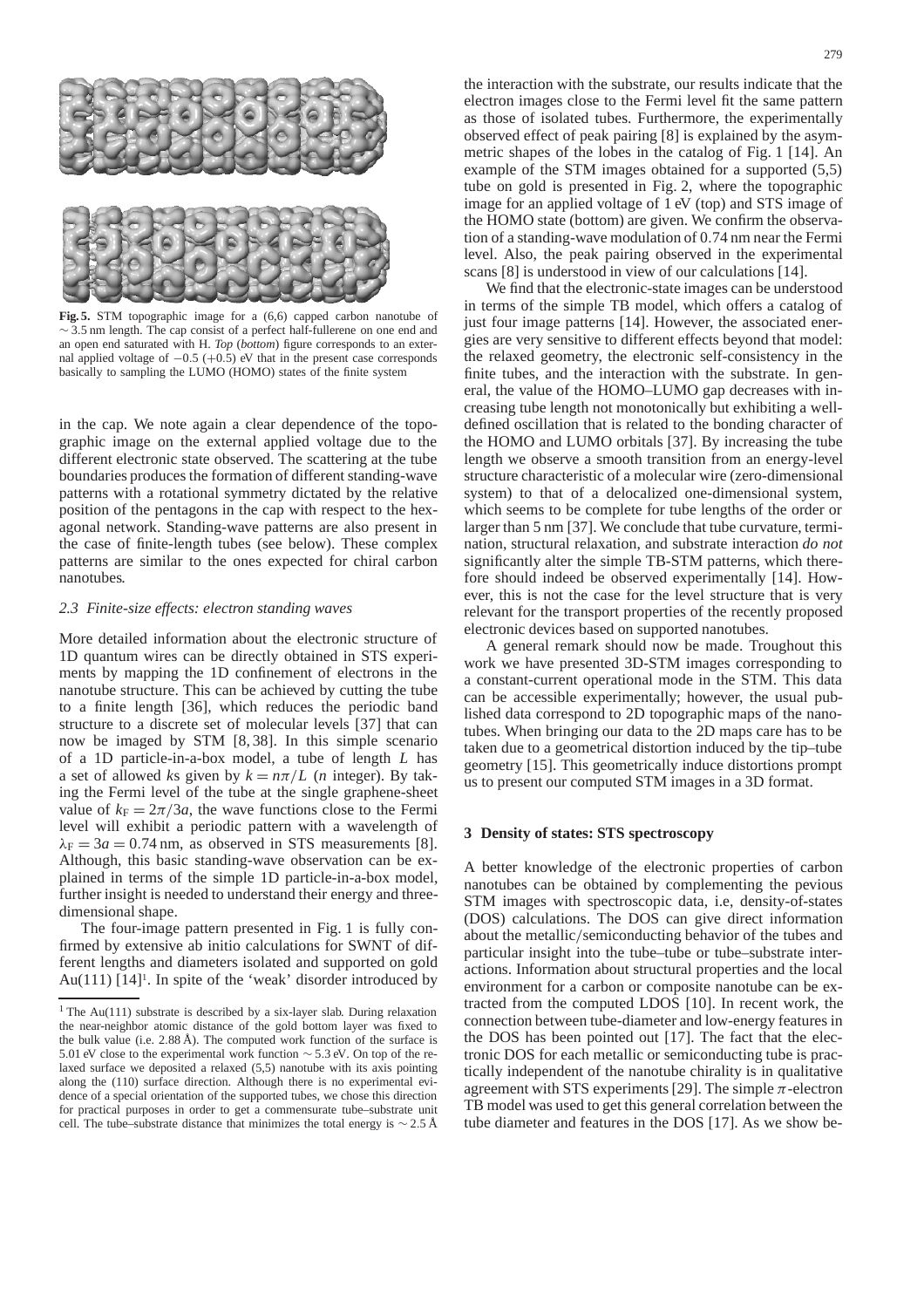

**Fig. 6.** Ab initio DOS for different metallic and semiconducting tubes with diameters in the range of 1–2 nm, namely: 1.17, 1.36, 1.44, 1.23, 1.37 and 1.58 nm for the (10,7), (10,10), (12,9), (10,8), (12,8) and (20,0) nanotubes, respectively. Spikes in the DOS stem form the van Hove singularities of the nanotube 1D band structure and they play an important role in the description of resonant Raman scattering experiments. All DOS are normalized to the number of atoms in the nanotube unit cell

low, neglect of curvature effects and  $σ$ -π hybridization leads to quantitative changes in the DOS in both peak energies and intensities. Therefore, the TB results are valid only for states a few tenths of an eV above or below the Fermi level, and ab initio calculations are needed to address the validity of this simple model.

In an experimental characterization of a carbon nanotube, the DOS plays a key role as can be mapped over a wide range of applied bias. For this reason we plot in Fig. 6 the computed ab initio DOS for a set of chiral and non-chiral tubes with diameters around the experimental value of 1.3 nm (between 1.1 and 1.6 nm). The following conclusions can be extracted from the figure. (i) In metallic tubes the plateau around the Fermi level depends on both tube diameter and, to a lesser extent, on tube chirality. For almost all tubules with a diameter of about 1.3 nm the metallic plateau is about 1.7–2.0 eV. This data is of importance in discriminating metallic and semiconducting tubes in resonant Raman scattering experiments [39, 40]. The non-armchair tubes belonging to the metallic group are indeed quasimetallic with a extremely small gap introduced at the Fermi level by curvature efects. (ii) The electron– hole symmetry of the TB model is no longer valid even for the first spikes in the DOS (see the clear example of the (10,7) metallic tube). This is clearer as the nanotube radius is reduced or/and as we move away from the Fermi level. The separation between van Hove singularities is also slightly different for both conduction and valence states. (iii) The direct connection between the diameter and the structure of the spikes in the DOS is not always clear. Note, for example, that the semiconducting  $(12,8)$  and  $(20,0)$  nanotubes have very similar DOS close to the Fermi level. However, their diameters are 1.37 and 1.58 nm, respectively. The same holds for

the metallic (12,9) and (10,10) tubes with very similar "metallic plateau", but diameters of 1.44 and 1.36 nm, respectively. Then, although the proposal in [17] is very appealing, its practical application to discern the tube diameter is doubtful in its spatial resolution (not better than 0.15 nm for the diameter). In conclusion, to elucidate the geometrical structure of a carbon nanotube we would have to combine spectroscopic and imaging techniques in STM experiments together with simulations.

To get insight into tube–tube interactions in MWNT we plot in Fig. 7 the DOS for a MWNT formed by three concentric armchair tubes such that the inter-tube distance is close to the graphitic value. We see that the low-energy structure seems to give information about the number of layers in the tube. However, this identification gets more complicated when non-commensurate metallic or semiconducting tubes participate as main building blocks of the MWNT. We obtain the expected result that the metallic plateau of the MWNT is mainly controlled by the outer tube (as for the STM images in Fig. 3). The interaction among tubes, being weak, shifts the position of the van Hove singularities in the MWNT with the respect to the SWNT only slightly. This shift is larger for the conduction states, making the electron–hole asymmetry more clear. Modifications due to a finite number of graphene layers with different stacking appear in the DOS as peak structure in the 1–4 eV range. This study was done on a set of graphene layers with different stacking sequences and interlayer distances. Above 3 eV we see the appearance of interlayer and surface states. The results will be reported elsewhere [10, 41].

In Fig. 8 we show calculations for a bundle or nanotube rope conprising three (8,8) SWNT packed on an equilateral triangle network with 0.345 nm intertube distance, aimed at better understanding the role of tube–tube interactions in the DOS. In this case the intertube interaction clearly modifies the spectra seen in the DOS. (i) It opens



Fig. 7. DOS for a MWNT formed by three concentric armchair tubes:  $(5, 5) + (10, 10) + (15, 15)$ . *Bottom*, comparison of the DOS for the MWNT with each of the component nanotube DOS magnified around the Fermi level. Each DOS is normalized to the number of atoms in the unit cell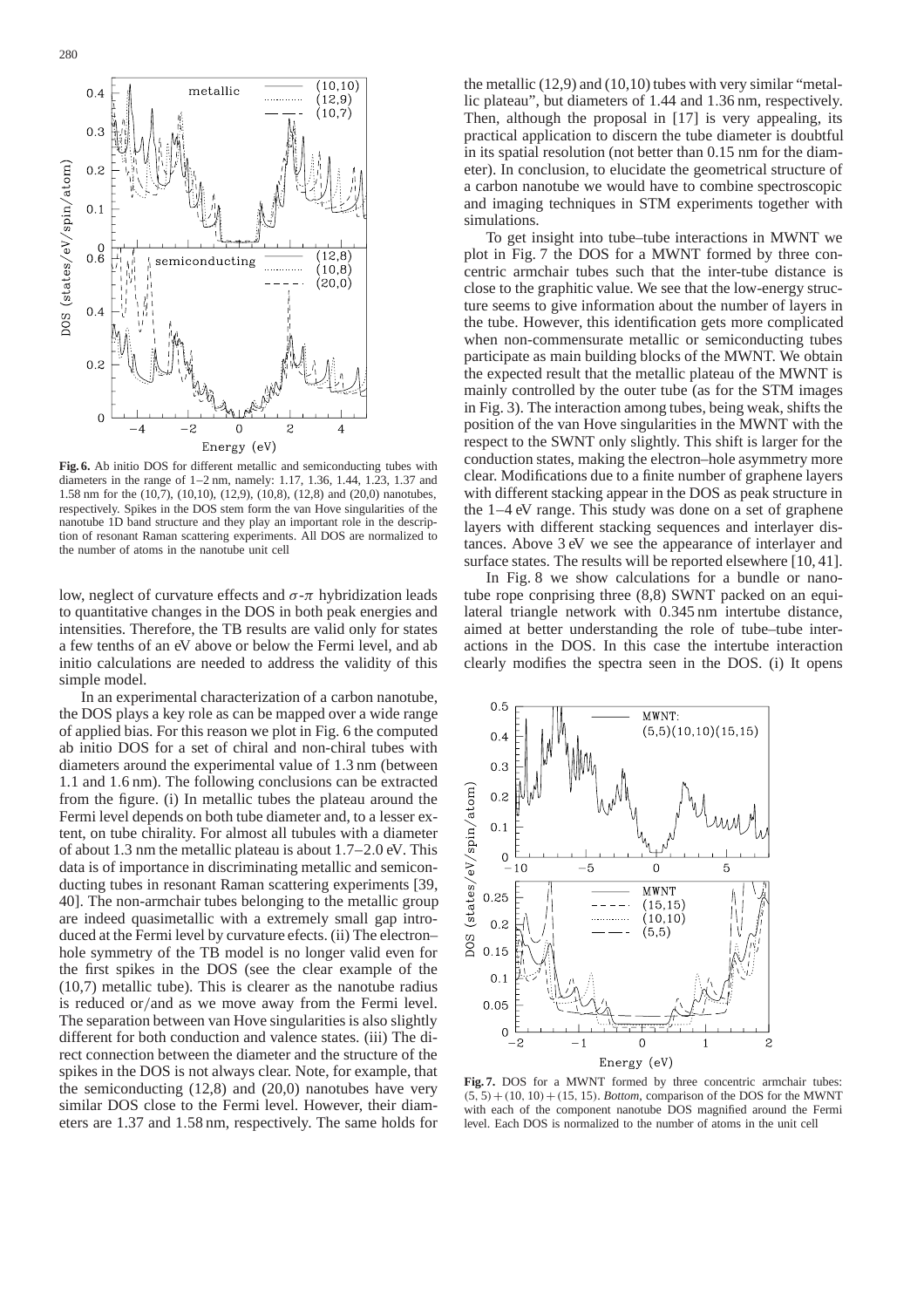

**Fig. 8.** DOS for a small nanotube rope (bundle) formed by three (8,8) SWNT (1.09 nm diameter) packed in a triangular lattice with an intertube distance of 0.345 nm. We clearly see the opening of a "pseudogap" of about 1 eV around the Fermi level. We compare the results for the bundle with the DOS for an isolated (8,8) SWNT (*dashed line*)

a "pseudogap" close to the Fermi level as already predicted for random-oriented nanotube ropes [19] (pseudogap of ∼ 0.1 eV). The bundle remains metallic. (ii) It makes the electron–hole asymmetry in the DOS is more accentuated and the spike structure of the van Hove singularities are smoothed out. The fact that the energy position of the peaks is not strongly modify explains the success of using isolated SWNT spectra to describe the experimental data [29]. However, the shape of the spectra (relative intensities) is strongly affected by tube–tube interactions as is clearly seen in Fig. 8.

To end this section it is worth discussing these results in terms of the simple  $\pi$  electron TB model. Within this simple model the DOS in the vicinity of the Fermi level is symmetric (electron–hole symmetry) and can be expressed in terms of a universal function that depends only on whether the tube is metallic or semiconducting [17]. In terms of the nearestneighbor overlap energy  $\gamma_0$  we have that, for a semiconducting tube, the band gap is given by

$$
E_{\rm g} = \frac{2\gamma_0 a_{\rm C-C}}{D} \,,\tag{3}
$$

where *a*<sub>C−C</sub> is the carbon–carbon bond length ( $\sim$  1.42 Å) and *D* is the nanotube diameter. In the case of metallic tubes, the metallic plateau  $(E_{\text{met}})$ , given by the distance between the two van Hove singularities above and below the Fermi level, is

$$
E_{\text{met}} = \frac{6\gamma_0 a_{\text{C-C}}}{D} \,. \tag{4}
$$

In both cases the distance between consecutive conduction or valence van Hove singularities is given by  $\Delta E = 3\gamma_0 a_{\text{C}-\text{C}}/D$ . This  $\gamma_0$  parameter plays an important role in the experimental analysis of their electronic structure data. In fact, a fit to STS experiments [29] gives a value of  $\gamma_0 = 2.7$  eV, whereas the fit to resonant Raman scattering experiments on metallic carbon nanotubes [40]gives  $\gamma_0 = 2.95 \pm 0.05$  eV. This in-

direct estimation is in quite good agreement with the direct measurement by STS, and both are smaller than the  $\gamma_0 = 3.16$  eV value for graphite [2]. These results stem from the fact that in the TB model we have a radial dependence of the band structure with respect to the Fermi level (*K* point in the Brillouin zone of the graphene sheet). Our results summarized in Figs. 6, 7 and 8 show that the value of  $\gamma_0$  is not unique due to the anisotropy of the DOS in both peak positions and intensities. The small band gap of semiconducting tubes makes them the best candidates for experimentally determining the value of  $\gamma_0$  from (3). The computed values go from 2.77 to 2.95 eV for tubes with diameters of 1.23 and 1.58 nm, respectively. Smaller values are obtained for metallic tubes when fitting the metallic plateau to (4) (from 2.32 to 2.75 eV for diameters of 0.68 to 2.04 nm, respectively). In general, the value of  $\gamma_0$  increases with increasing nanotube diameter. Furthermore, the interaction between tubes also modify this parameter by as much as 10%2. In fact, the electron–hole asymmetry in the DOS is a measure of the curvature effects, intertube interactions and anisotropy in the band structure. Note that because the conduction wave functions are spatially more extended than the valence ones, the unoccupied part of the DOS is more sensitive to any external perturbation (this is clearly seen in Figs. 6, 7 and 8).

# **4 Summary**

We have presented a study of the STM images and electronic properties of carbon nanotubes in different environments. The present technique opens a new way to address the analysis of the interplay between electronic and geometric properties in carbon nanotubes. The method has been applied to SWNT, MWNT and nanotube ropes as well as finite-length armchair nanotubes. Within a very simple TB model we have characterized the complete catalog of STM images as consisting of four images. These results are further confirmed by ab initio calculations. The gold substrate does not alter the main images of the isolated tubes even if the tubes are quite strongly bound to the substrate by charge transfer. The computed images are in very good agreement with experiments in both the wavelength of the standing wave (0.75 nm) and in the inner details (pairing). Surface states related to the boundary of the tubes are observed to appear within 1 eV above the Fermi level. These states could play a role in the field-emission process and chemical activity and for the description of the electronic structure of other chiral tubes (semiconducting) where they can be very close to the bottom of the conduction band. Moreover, different STS patterns are expected for chiral tubes that can be used as a further check of the particle-in-a-box model. Spectroscopic studies based on looking at the DOS gives additional information about the metal/semiconductor character, packing and tube–tube interactions. In this respect, most of the peak structures for the composite DOS can be understood in terms of the isolated SWNTs DOS. However,

<sup>&</sup>lt;sup>2</sup> The determination of  $\gamma_0$  turns out to depend on the experimental conditions and model used to extract its value (it is no longer unique but rather model dependent). Note that the DOS for the nanotube bundle in Fig. 8 shows a complex spike structure above and below the Fermi level. Depending on which peak pair is used to fit (4) we get variations of 10% above and below the  $\gamma_0$  value for the isolated (8,8) SWNT ( $\gamma_0 \simeq 2.5$  eV).